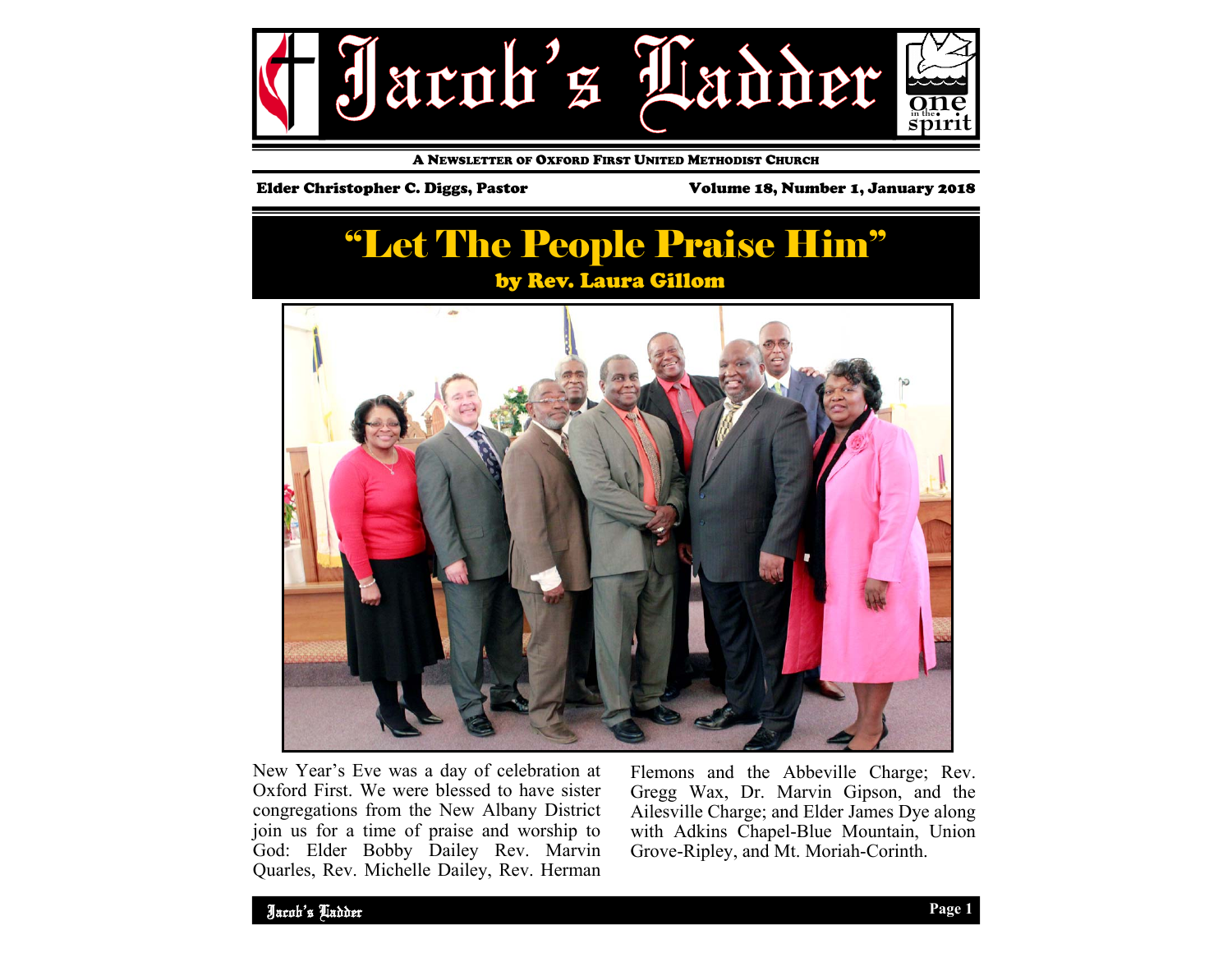Our Mass Choir ushered in the presence of the Holy Spirit with songs of praise and worship, while the packed congregation witnessed to the music with hand clapping, swaying, and shouts of "Amen" and "Hallelujah."

As we closed the year, Pastor Diggs encouraged us with an empowering Word from LUKE 2:25-32: "There's a Better Day Ahead." He took us back to the struggles of our fore-parents, of women, and our own everyday life issues, but he reminded us of how God fulfills his promises to us just as he did with Simeon in the text.

Pastor Diggs said, "The collaboration was an opportunity for our church to showcase to all of the visiting churches what we experience every Sunday, and I believe this is only the tip of the iceberg in terms of what God has in store for our church in the future. More importantly, this is also a season for prosperity in the lives of so many of our members who have continuously sacrificed in the past in order to bless the community and the church. Also, God has been faithful to us, and we should all look forward to the future on a personal level and as a church."

The Day Santa Came to Church



Sunday December 17th, was set aside for the parishioners of Oxford First to appreciate each other. It was Christmas Card Sunday. Along with everyone bringing cards to exchange with each other during passing the peace, Santa came to church and brought gifts for the children and youth. Their joy was expressed in their smiles and laughter. In addition, the smiles on the faces of the adults who attended were an indication that everyone came to life as their gifts, small and great, were valued.

Jacob' Ladder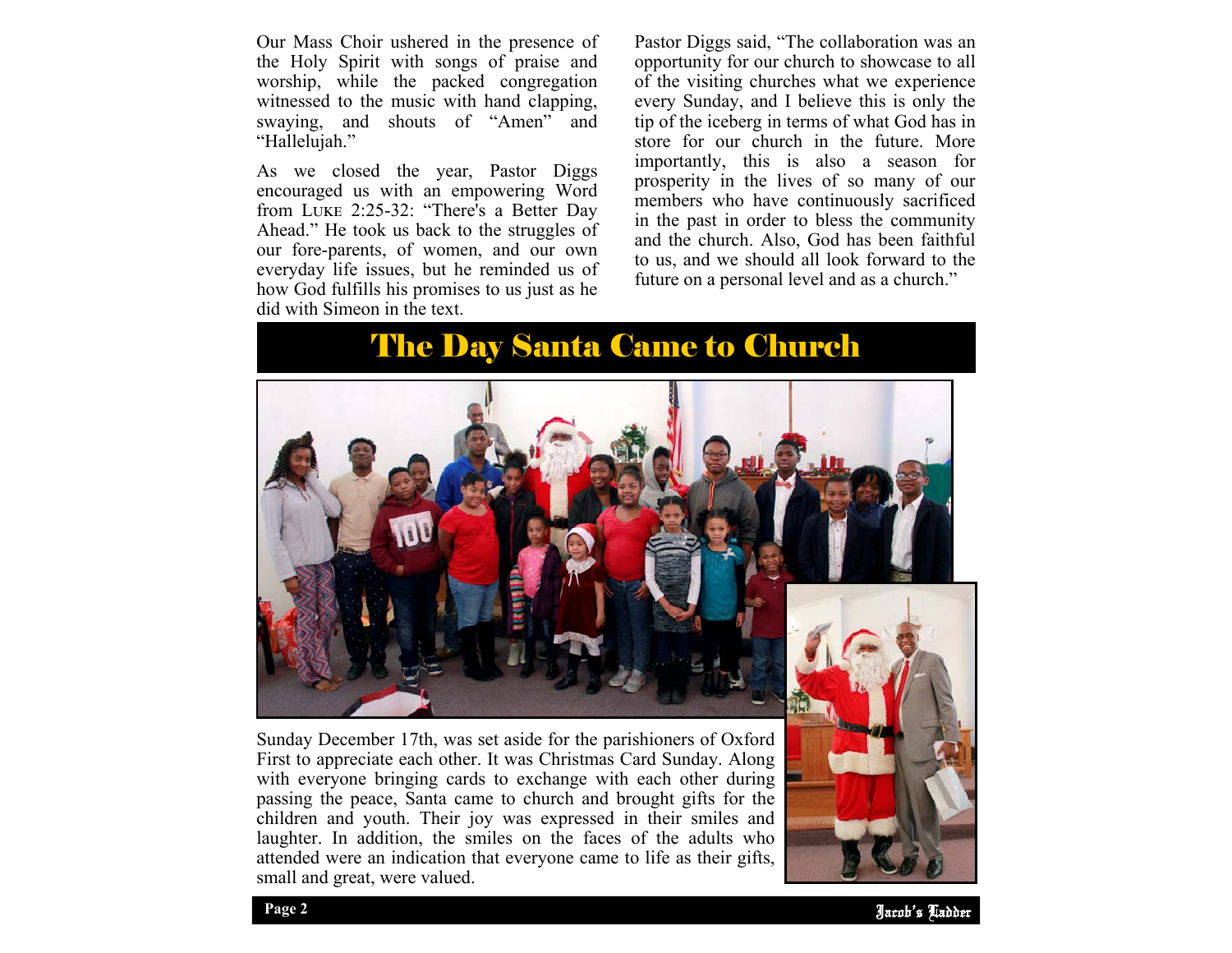# A Fresh Start for the New Year



Baptism is an important event in every believer's walk with Jesus Christ. On Saturday, December 30th, young Jeremiah Davis publicly professed his faith in Jesus Christ and was immersed in the water by Pastor Diggs at Springfield MBC in Abbeville, with Christopher Cross and Rev. Gillom assisting. Jeremiah's parents, David Davis and Derrick & Terrica Milliner and family were present to witness this

momentous occasion.

Then, on Sunday, December 31st, the entire congregation was blessed to witness the baptism of infant Maliah Kariara Johnson. (Pictured above with family) Maliah was dressed in her white christening gown, and her parents and family spoke on her behalf. Maliah is the cousin of Pastor Diggs and daughter of Kenneth and Heather Johnson.

## Strike or Spare? by Khashanti Hervey

On December 21st, we had a wonderful time bonding with one another. First, we went to the bowling alley. We split up into different teams and tried to get as many strikes and

spares as we could. After a while of course we got hungry. We then went to Pizza Hut. We all ate slice after slice, until we thought

*Continued on page 4*